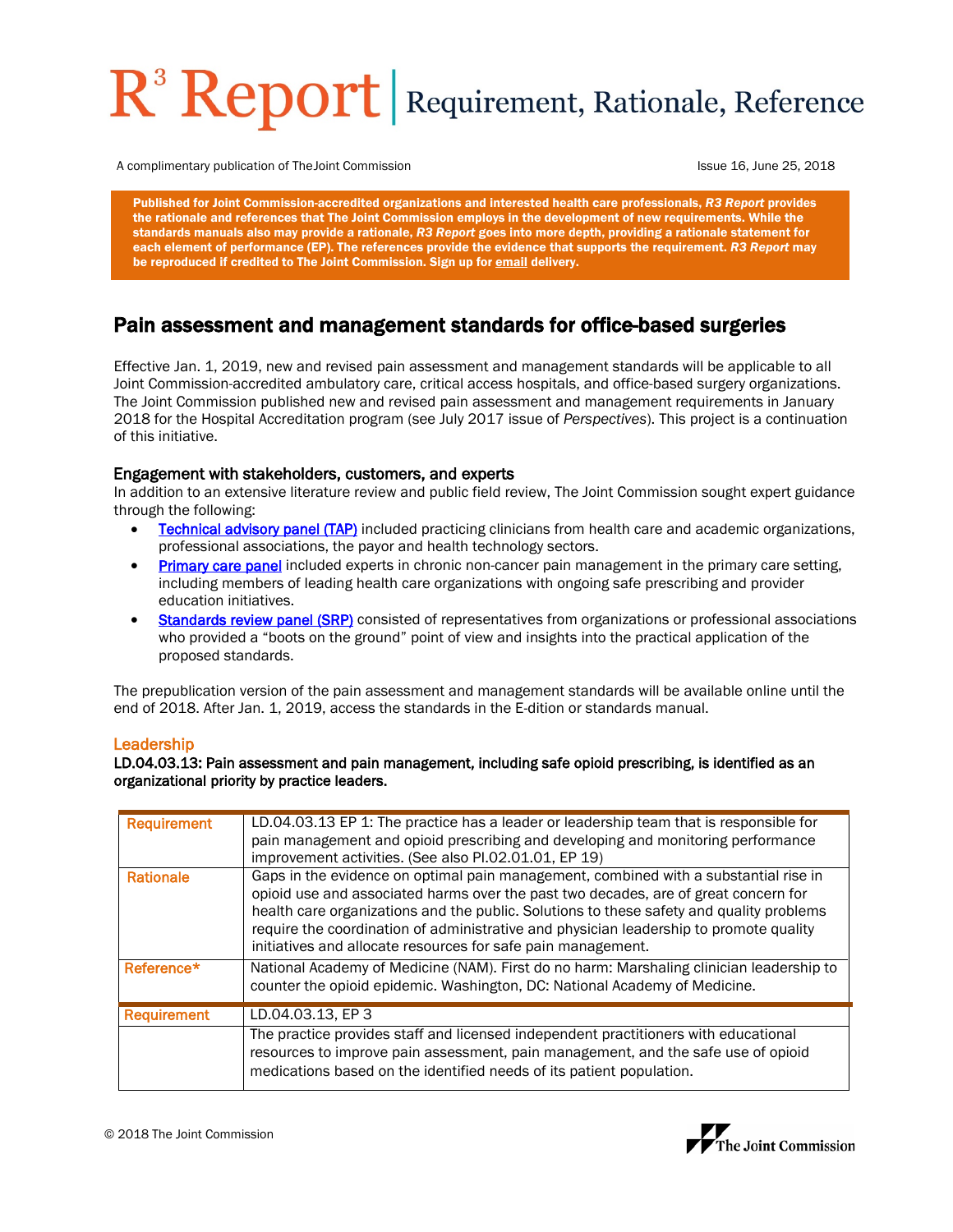| <b>Rationale</b>   | Provider competence is stressed in clinical practice guidelines, regulations, and by<br>experts in the field. Providers are expected to be knowledgeable about multiple modalities<br>of pain treatment, early identification and prevention of harms of opioid therapy, and<br>management of patients with complex needs. However, providers report insufficient<br>training in pain management and opioid prescribing. The practice can increase provider<br>competence in pain management by providing access to effective education resources.                                                                                                                                                                                                                                                                                               |
|--------------------|--------------------------------------------------------------------------------------------------------------------------------------------------------------------------------------------------------------------------------------------------------------------------------------------------------------------------------------------------------------------------------------------------------------------------------------------------------------------------------------------------------------------------------------------------------------------------------------------------------------------------------------------------------------------------------------------------------------------------------------------------------------------------------------------------------------------------------------------------|
| Reference*         | Mostofian F, et al. Changing physician behavior: What works? The American Journal of<br>Managed Care. 2015;21(1):75-84.                                                                                                                                                                                                                                                                                                                                                                                                                                                                                                                                                                                                                                                                                                                          |
|                    | Alford DP, et al. SCOPE of pain: An evaluation of an opioid risk evaluation and mitigation<br>strategy continuing education program. Pain Medicine. 2016;17(1):52-63.                                                                                                                                                                                                                                                                                                                                                                                                                                                                                                                                                                                                                                                                            |
| <b>Requirement</b> | LD.04.03.13, EP 4: The practice provides information to staff and licensed independent<br>practitioners on available services for consultation and referral of patients with complex<br>pain management needs.                                                                                                                                                                                                                                                                                                                                                                                                                                                                                                                                                                                                                                   |
| <b>Rationale</b>   | Many patients in hospital and ambulatory settings have complex pain management needs<br>and require multidisciplinary care. Access to specialists through consultation, referral, or<br>use of in-house experts reflects best practice. For example, consultation or referral to a<br>pain specialist is advised when it is necessary to develop a perioperative pain<br>management plan for the patient with opioid tolerance or a history of substance abuse.<br>Cost, lack of transportation, and low availability of services may hinder the use of<br>nonpharmacologic treatments. A barrier also could be the provider's limited knowledge<br>about available networks of nonpharmacologic care providers in the community. Practice<br>leaders can support access by providing information about local resources for patient<br>referral. |
| Reference*         | Chou R, et al. Management of postoperative pain: A clinical practice guideline from the<br>American Pain Society, the American Society of Regional Anesthesia and Pain Medicine,<br>and the American Society of Anesthesiologists' Committee on Regional Anesthesia,<br>Executive Committee, and Administrative Council. The Journal of Pain. 2016;17(2):131-<br>57.                                                                                                                                                                                                                                                                                                                                                                                                                                                                             |
|                    | Vadivelu N, et al. Challenges of pain control and the role of the ambulatory pain specialist<br>in the outpatient surgery setting. Journal of Pain Research. 2016;9:425.                                                                                                                                                                                                                                                                                                                                                                                                                                                                                                                                                                                                                                                                         |

### Provision of Care, Treatment, and Services

PC.01.02.07: The practice assesses and manages the patient's pain and minimizes the risks associated with treatment.

| Requirement | PC.01.02.07, EP 1: The practice has defined criteria to screen, assess, and reassess pain<br>that are consistent with the patient's age, condition, and ability to understand.                                                                                                                                                                                                                                                                                                                                                                                                                                                               |
|-------------|----------------------------------------------------------------------------------------------------------------------------------------------------------------------------------------------------------------------------------------------------------------------------------------------------------------------------------------------------------------------------------------------------------------------------------------------------------------------------------------------------------------------------------------------------------------------------------------------------------------------------------------------|
| Rationale   | Practices need to develop systems for pain screening and assessment in order to support<br>appropriate individualized pain treatment and perioperative pain management. The<br>practice is responsible for ensuring that appropriate screening and assessment tools are<br>readily available and used appropriately. The tools required to adequately assess pain<br>may differ depending on a patient's age, condition, ability to understand, and whether<br>pain is acute or chronic. For example, chronic pain generally requires more extensive<br>patient assessment, including various domains of physical and functional impairment. |

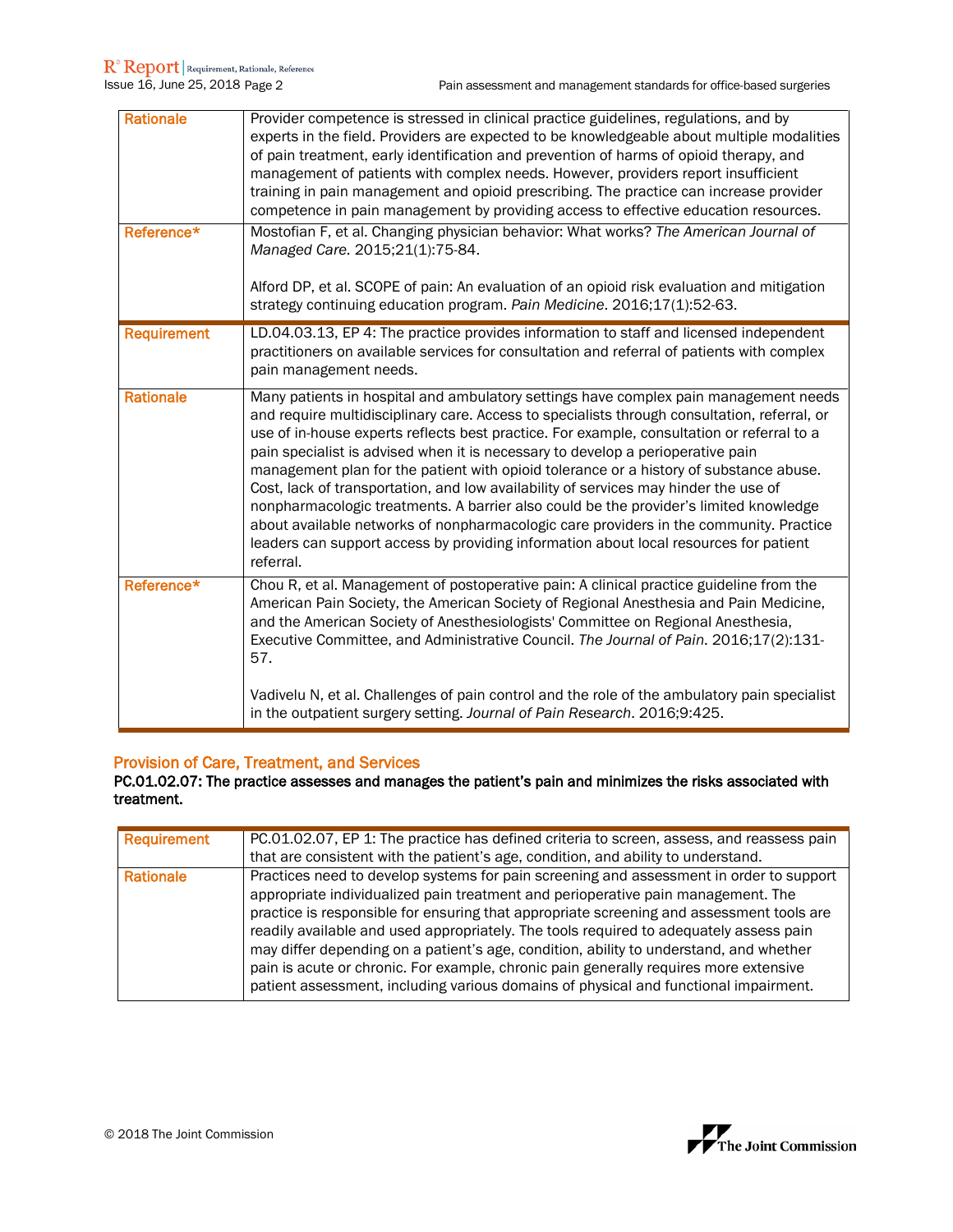| Reference*         | Miller RM and Kaiser RS. Psychological characteristics of chronic pain: A review of current<br>evidence and assessment tools to enhance treatment. Current Pain and Headache<br>Reports. 2018;22(3):22.<br>Reid MC, et al. Management of chronic pain in older adults. British Medical Journal.<br>2015;350(7995):1-0.<br>Stanos S, et al. Rethinking chronic pain in a primary care setting. Postgraduate Medicine.<br>2016;128(5):502-15.<br>Tobias JD. Acute pain management in infants and children-Part 1: Pain pathways, pain<br>assessment, and outpatient pain management. Pediatric Annals. 2014;43(7):e163-8.<br>Core Curriculum for Pain Management Nursing, Third Edition. (Eds. M. Czarnecki & H.<br>Turner). Elsevier, 2018.                                                                                                                                  |
|--------------------|-----------------------------------------------------------------------------------------------------------------------------------------------------------------------------------------------------------------------------------------------------------------------------------------------------------------------------------------------------------------------------------------------------------------------------------------------------------------------------------------------------------------------------------------------------------------------------------------------------------------------------------------------------------------------------------------------------------------------------------------------------------------------------------------------------------------------------------------------------------------------------|
| <b>Requirement</b> | PC.01.02.07, EP 4: The practice develops a pain treatment plan based on evidence-based<br>practices and the patient's clinical condition, past medical history, and pain management<br>goals.<br>Note: A pain treatment plan relates to the procedure and treatment provided by the<br>practice.                                                                                                                                                                                                                                                                                                                                                                                                                                                                                                                                                                            |
| <b>Rationale</b>   | Differences in the experience of acute or chronic pain may be caused by pain<br>pathophysiology, risk factors, comorbidities, and psychosocial characteristics. These<br>individual variations support an individualized model of pain management, as well as<br>responsible transition of care across care settings to support ongoing care needs. In some<br>instances, an individualized approach to treatment and monitoring is necessary and safe<br>because insufficient clinical guidance exists in areas such as evidence on postoperative<br>opioid tapering protocols.                                                                                                                                                                                                                                                                                            |
| Reference*         | Stanos S, et al. Rethinking chronic pain in a primary care setting. Postgraduate Medicine.<br>2016;128(5):502-15.<br>Gordon DB, et al. Research gaps in practice guidelines for acute postoperative pain<br>management in adults: Findings from a review of the evidence for an American Pain<br>Society Clinical Practice Guideline. The Journal of Pain. 2016;17(2):158-66.<br>Cornelius R, et al. Acute Pain Management in Older Adults. Journal of Gerontological<br>Nursing. 2017;43(2):18-27.<br>Chou R, et al. Management of postoperative pain: A clinical practice guideline from the<br>American Pain Society, the American Society of Regional Anesthesia and Pain Medicine,<br>and the American Society of Anesthesiologists' Committee on Regional Anesthesia,<br>Executive Committee, and Administrative Council. The Journal of Pain. 2016;17(2):131-<br>57. |
| <b>Requirement</b> | PC.01.02.07, EP 5: The practice involves patients in the pain management treatment<br>planning process through the following:<br>- Developing realistic expectations and measurable goals that are understood by the<br>patient for the degree, duration, and reduction of pain<br>- Discussing the objectives used to evaluate treatment progress (for example, relief of<br>pain and improved physical and psychosocial function)<br>- Providing education on pain management, treatment options, and safe use of opioid and<br>non-opioid medications when prescribed<br>(See also RI.01.02.01, EPs 2, 4)                                                                                                                                                                                                                                                                |